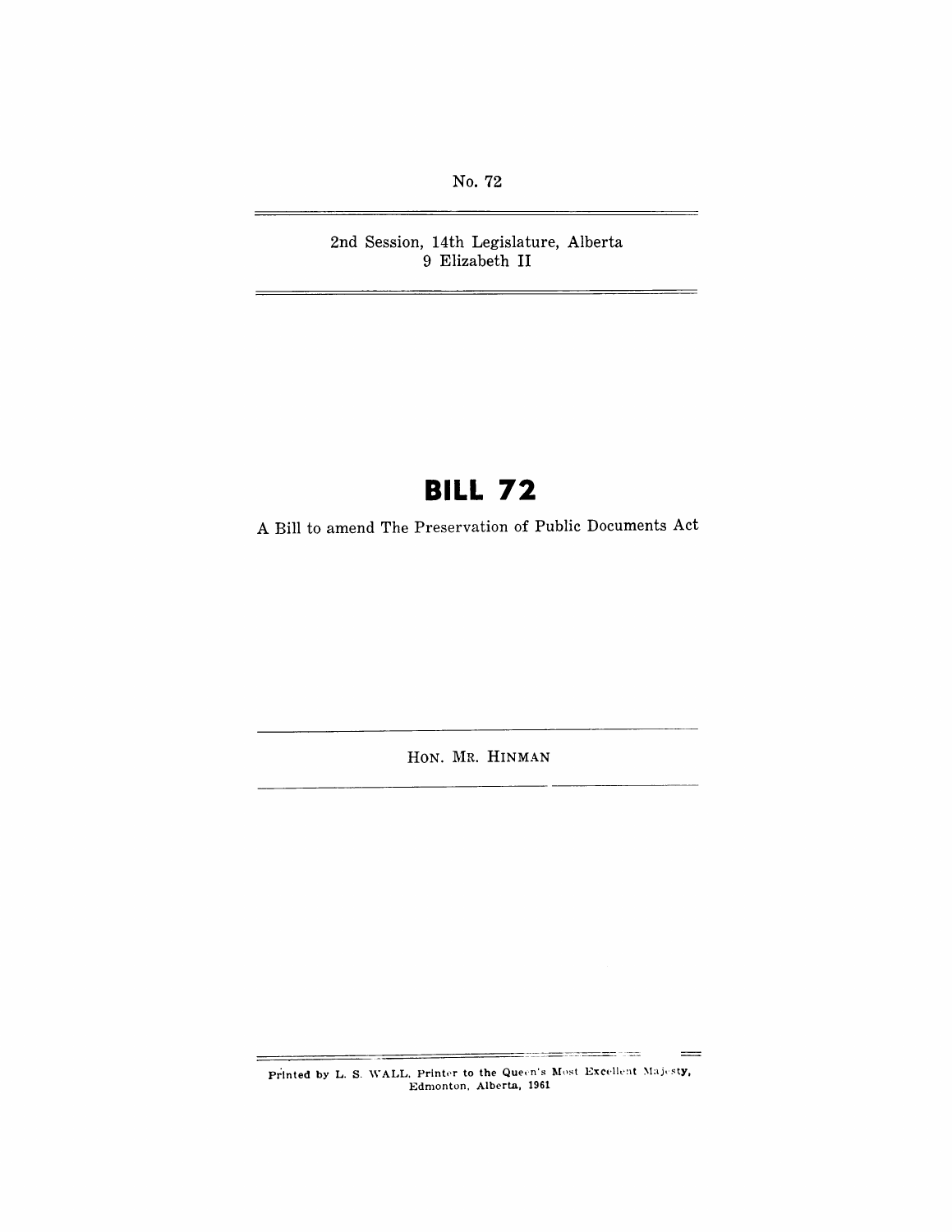#### **Explanatory Note**

General. This Bill will reduce the period which public docu-ments are required to be kept from ten to five years.

**2.** Section 3 presently reads:

- "3. Public documents relating to the affairs of a department shall be preserved by that department
	- (a) for the period of ten years from the date of their coming into existence, and (b) until their transfer or destruction is ordered by the Lieutenant Governor in Council under section 4."

**3.** Section 4 presently reads:

- "4. The Lieutenant Governor in Council may require that a public document, or a class or series of public documents,
	- (a) be transferred to the archives of the Province, or
	- (b) be destroyed,
		- at any time afiter the expiration of the period of ten years."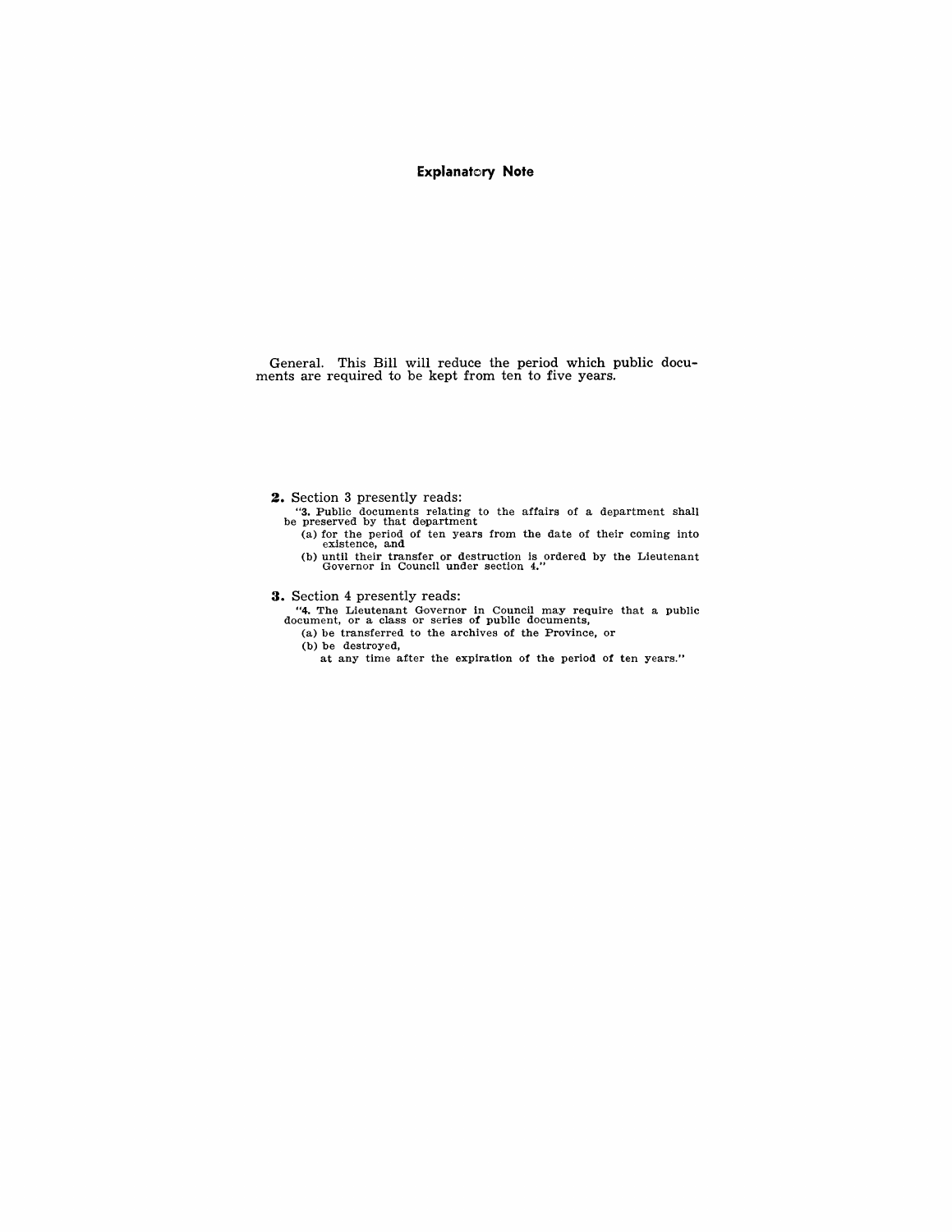### **BILL**

#### No. 72 of 1961

An Act to amend The Preservation of Public Documents Act

#### *(Assented to* , 1961)

**HER** MAJESTY, by and with the advice and consent of the Legislative Assembly of the Province of Alberta, enacts as follows:

**1.** The Preservation of Public Documents Act, being chapter 254 of the Revised Statutes, is hereby amended.

**2.** Section 3, clause (a) is amended by striking out the word "ten" and by substituting the word "five".

**3.** Section 4 is amended by striking out the word "ten" and by substituting the word "five".

**4.** This Act comes into force on the day upon which it is assented to.